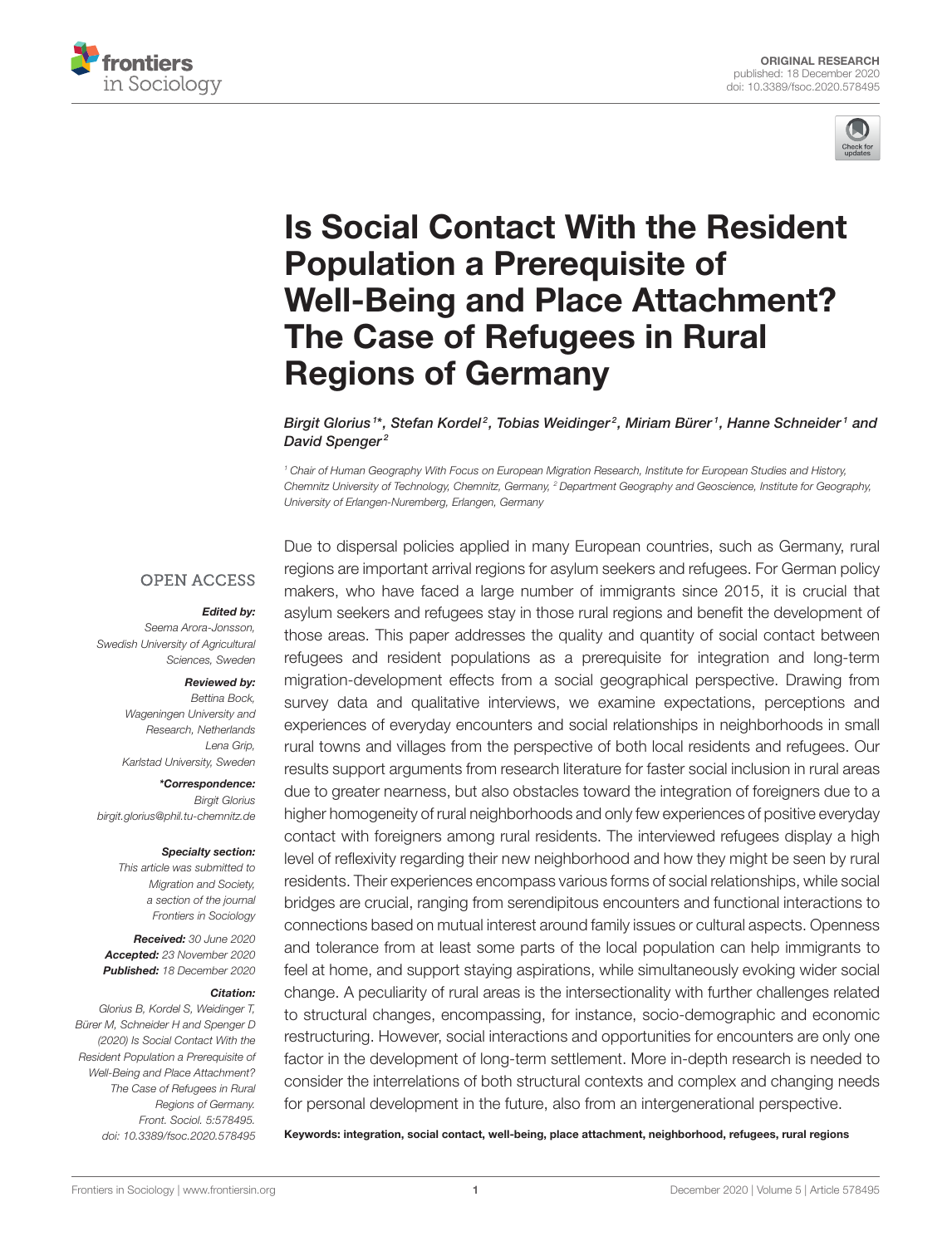# INTRODUCTION

In 2015 and 2016 there was an unprecedented rise in the number of asylum seekers arriving in Germany, which presented a challenge for the reception system and required strong efforts for long-term integration. While rural regions are usually not in the primary focus of immigrants, they host a considerable share of the world's refugee population. This is mostly due to state distribution mechanisms meant to share the burden of reception and integration, such as the quota system "Königsteiner Schlüssel" applied in Germany. Thus, of the 1.8 million people who sought asylum in Germany between 2013 and 2018 [\(Bundesministerium des Innern, für Bau und Heimat, 2020\)](#page-11-0), roughly 43% today live in rural regions (own calculations, based on the typology provided by [Küpper, 2016\)](#page-11-1). In the public debate accompanying the allocation process, it was argued that rural regions could benefit from the surplus population, as those mostly young and partly well-educated migrants could help to overcome the effects of demographic aging and labor shortages, notably in those rural arrival regions that have faced a strong demographic decline for decades [\(Braun and Simons, 2015;](#page-11-2) [Empirica, 2016;](#page-11-3) [Franke and Magel, 2016;](#page-11-4) [Weidinger, 2020\)](#page-12-0). Thus, immigration was framed as a possible driver of local development [\(Kordel and Weidinger, 2020;](#page-11-5) [Weidinger, 2020\)](#page-12-0).

Exploring this argumentation from the perspective of integration theory, it is obvious that an integration outcome as envisaged above depends on a positive integration trajectory, which is not only dependent on (infra)structural aspects, such as absorptive capacities in the housing and labor market, but also on the social embeddedness of newcomers in a specific sociospatial environment. The notion of well-being, or more precisely "social well-being," is helpful for conceptualizing this. While wellbeing is usually described as a complex psychological concept, social aspects, notably the dimension of social acceptance and social integration, are seen as crucial [\(Carruthers and Hood,](#page-11-6) [2004;](#page-11-6) [Teghe and Rendell, 2005\)](#page-12-1). Research on well-being has found that the place in which one lives contributes to the level of well-being in manifold ways, be it the beauty of the nature, good neighborhood relations or the feeling that one can contribute positively to the local society [\(Zumbo and Michalos,](#page-12-2) [2000;](#page-12-2) [Coulthard et al., 2002;](#page-11-7) [Shields and Wooden, 2003\)](#page-12-3). On the community level, social well-being is connected to social sustainability and resilience: social well-being of migrants in a community enlarges collective social capital, and can thus initiate, steer or intensify community development [\(Putnam,](#page-12-4) [1993,](#page-12-4) [2000;](#page-12-5) [Teghe and Rendell, 2005\)](#page-12-1). Well-being in this context must be understood as an individual psychological condition, yet embedded in time and space (see, e.g., [Diener, 2009;](#page-11-8) Aikawa and Kleyman, [2019\)](#page-11-9).

In this paper, we argue that positive social contact with the resident population is a prerequisite for immigrants' wellbeing. The socio-spatial characteristics of rural arrival regions, with a high level of interpersonal contacts and social nearness, might provide a supportive context for establishing positive social contacts and interactions between immigrants and resident population, which can gradually lead to reciprocal influence and social change [\(Sam, 2006,](#page-12-6) p. 15). Crucial aspects are the quantity and quality of everyday interactions between the resident population and immigrants, the openness of the resident population toward foreigners, and the willingness of both resident population and immigrants—to integrate [\(Berry, 1991;](#page-11-10) [Sam, 2006\)](#page-12-6). This paper departs from those framing thoughts and explores mutual expectations, perceptions and experiences of social contact between residents and refugees in rural regions of Germany. The empirical part follows a multi-perspective approach and draws on empirical data from a citizen survey among 908 rural inhabitants, and from 139 qualitative interviews with refugees, which were conducted in eight rural districts in the course of a collaborative research project between 2018 and 2020 (see section Results). $<sup>1</sup>$  $<sup>1</sup>$  $<sup>1</sup>$ </sup>

Our paper is structured in five sections: following this introduction (section Introduction), a conceptual chapter discusses major theoretical approaches regarding the role of social contact in integration processes and the establishment of place-based belonging as a precondition for evoking social change (section Conceptual Considerations). We then briefly explain the main steps of our empirical research (section Materials and Methods). Section Results presents our findings, regarding the expectations, perceptions and experiences of social contacts among the resident population and refugees. In the final section Discussion and Conclusion, we discuss our findings and draw preliminary conclusions for the wider field under study.

# CONCEPTUAL CONSIDERATIONS

Putting the individual's strive to participating in the economic, political and social life of the host society and associated societal frameworks at the core of the debate about integration, [Ager and Strang \(2008\)](#page-11-11) developed a mid-level theory for analyzing integration, both from the perspective of immigrants, in this case refugees, and the local or resident population. Ten interdependent realms, facilitators, and key components, which are presented hierarchically, represent the core of the theory. Social connection plays an important role in, among other things, accessing employment, housing, education and healthcare, and thus drives "the process of integration at a local level" [\(Ager and Strang, 2008,](#page-11-11) p. 177). Thereby, a distinction can be drawn between social bonds (encompassing relations to family members, ethnic, national or religious communities) and social bridges (i.e., those with the resident population and social links, or those with actors associated to governmental structures [\(Putnam, 1993,](#page-12-4) [2000;](#page-12-5) [Ager and Strang, 2008\)](#page-11-11).

Social bonds and bridges offer practical support to refugees, e.g., with regard to access to health and welfare services, interpreting, financial and emotional support, and reducing feelings of isolation and depression [\(Zetter and Pear, 2000;](#page-12-7) [Sales,](#page-12-8) [2002\)](#page-12-8), while bonds in particular enable immigrants to share cultural and social practices and "maintain familiar patterns of relationships" [\(Ager and Strang, 2008,](#page-11-11) p. 178). Whether social

<span id="page-1-0"></span><sup>&</sup>lt;sup>1</sup>The collaborative research project "Future for refugees in rural regions of Germany" is a collaboration between the Chemnitz University of Technology, the University of Erlangen-Nuremberg, the University of Hildesheim and the Thuenen Institute of Rural Studies.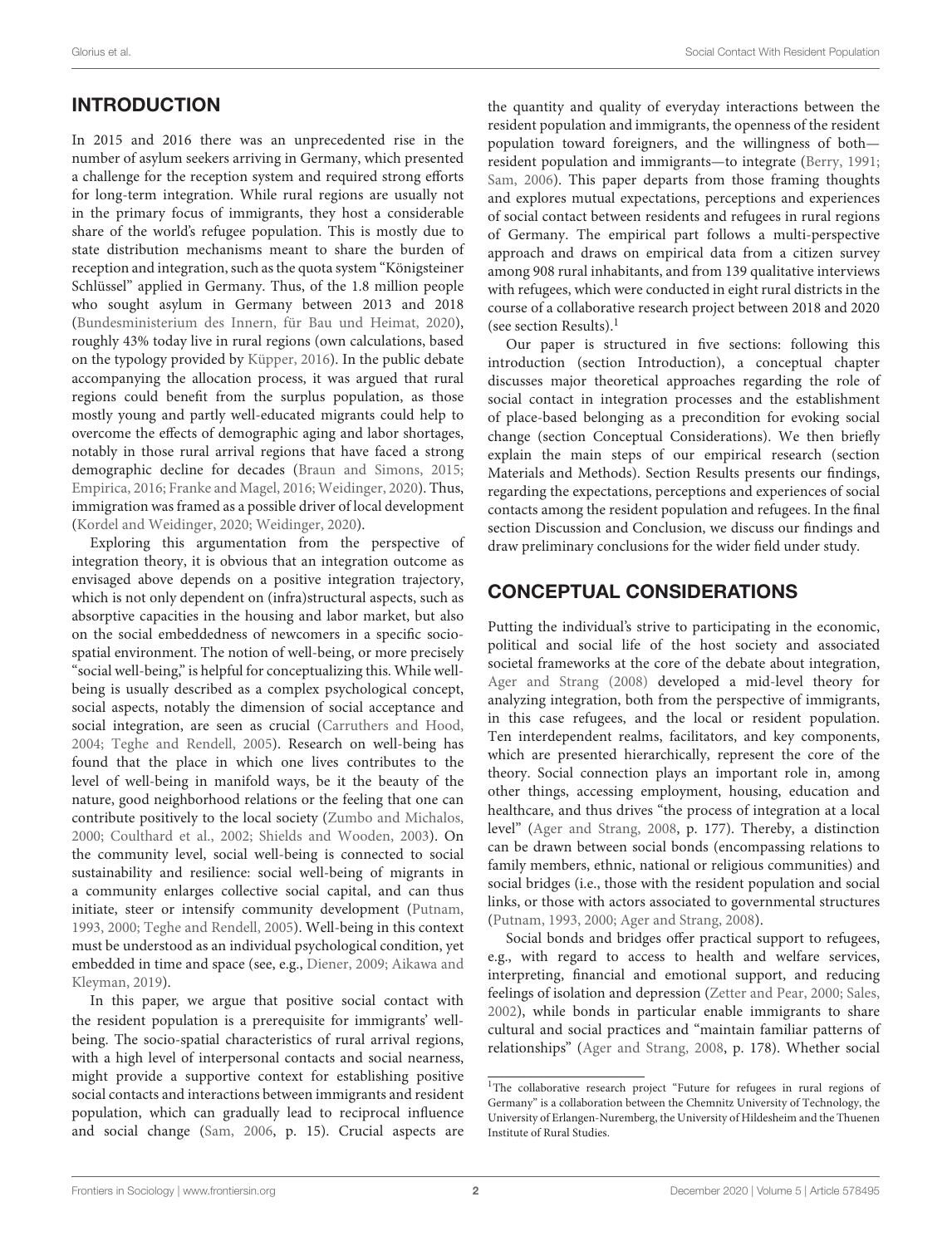relationships become useful for the individual and subsequently support the integration process or increase their well-being depends on the degree to which they are able to overcome social distances [\(Granovetter, 1973\)](#page-11-12). Following [Granovetter \(1973\)](#page-11-12), connections that go beyond a bounded social network and function most effectively when they bridge social distance are termed weak ties [\(Granovetter, 1983,](#page-11-13) p. 208).

Especially if migrant communities are absent or are very small in number, as is often the case in rural areas, immigrants are very much reliant on establishing contacts with the resident population to receive assistance and support upon arrival [\(De Lima et al., 2012\)](#page-11-14). For rural areas, empirical studies on social connections highlighted the greater social proximity, which facilitates orientation and enables a high number of direct contacts [\(Micksch and Schwier, 2000;](#page-12-9) [Schader, 2011;](#page-12-10) [Gruber, 2013\)](#page-11-15). There is a higher potential for community and social security, and a high degree of self-organization in associations and of volunteering, which present opportunities for social participation of newcomers and facilitate integration processes [\(Nadler et al., 2010;](#page-12-11) [Arora-Jonsson, 2017;](#page-11-16) Priemer et al., [2017;](#page-12-12) [Tesch-Römer et al., 2017;](#page-12-13) [Wagner, 2019\)](#page-12-14). On the other hand, however, rural societies are often associated with limited diversity, an implicit understanding of homogeneity and a rather high degree of social control, which could result in strong pressure to assimilate [\(Rösch et al., 2020\)](#page-12-15). In addition, there is a higher sensitivity toward foreignness and difference, which is more often perceived as problematic [\(Gruber, 2013;](#page-11-15) [Arora-Jonsson, 2017\)](#page-11-16). Thus, findings point to specific assets, but also possible detriments of rural regions regarding immigrant integration, of which social contact is only one, albeit an important, building block.

# Social Contact and the Role of the Resident Population

While integration research usually focuses on the aspirations, experiences and behaviors of immigrants, it is obvious that integration efforts are strongly determined by the behaviors and intentions of the resident population too. However, their role is rarely systematically researched [\(De Lima et al., 2012;](#page-11-14) [Phillimore,](#page-12-16) [2020\)](#page-12-16). Regarding the empirical focus of this paper, acculturation psychology provides a helpful concept, as it takes both "parties" into consideration. We adopt the definition of social psychology which defines acculturation as "those phenomena which result when groups of individuals having different cultures come into continuous first-hand contact, with subsequent changes in the original culture patterns of either or both groups" [\(Redfield et al.,](#page-12-17) [1936,](#page-12-17) p. 149). The details of acculturation are further spelled out by the contact hypothesis: While contact is seen as essential for the initiation of adaptation or change processes, it has to be first-hand, continuous, and must take place in a specific spatio-temporal setting [\(Allport, 1954\)](#page-11-17), i.e., in regular everyday situations, such as the neighborhood, workplace or school.

Comparative empirical research on attitudes of rural residents toward immigrants reveals a reluctant or even hostile attitude, which might be due to less contact and individual experiences of living with immigrants (e.g., [Czaika and Di Lillo, 2018,](#page-11-18) for European comparison; [Zahl-Thanem and Haugen, 2018,](#page-12-18) for the case of Norway). A study on the social integration of Polish labor migrants on a Norwegian island stressed the level of social exposure, i.e., the likelihood of contact and the degree of intra-community contact of immigrants (as social bonds) and between migrants and resident population (as social bridges), as an element of social integration [\(Stachowski, 2020\)](#page-12-19). Another study on immigrant integration in rural Sweden suggests that the level of "strangeness" in terms of skin color and ethnicity influences the ways residents approach newcomers, mixing othering processes on the basis of (non)whiteness with categories, such as race and class [\(Arora-Jonsson, 2017\)](#page-11-16). The salience of "rural racism" is also addressed in the edited volume of [Chakraborti and Garland \(2004\)](#page-11-19), while the research of [Roos](#page-12-20) [\(2016\)](#page-12-20) suggests that inter-group contacts in a neighborhood are crucial for reducing xenophobia.

Further steps in the acculturation process, following contact theory, are reciprocal influence and change. It is assumed that continuous personal contact causes mutual influence that can bring about changes in attitudes, behaviors, and also institutional change. Those change processes are conceptualized as dynamic and long-lasting, and they are not reduced to social or cultural change [\(Berry, 1991\)](#page-11-10). However, we need to point out power asymmetries between resident and immigrant populations, which obviously influence the level and direction of change [\(Sam,](#page-12-6) [2006,](#page-12-6) p. 15). We find empirical evidence in the aforementioned study on immigrant integration in rural Sweden, which revealed that immigrants rarely engaged in local associations. They also hesitated to establish ethnic associations, as they feared being perceived as different and culturally incapable (Arora-Jonsson, [2017\)](#page-11-16). An ecological development project initiated by an ethnic association was, while initially publicly valued, sabotaged by locals, pointing to the hegemonic attitude of the locals that assigns immigrants their place in the social fabric of the community [\(Arora-Jonsson, 2017\)](#page-11-16).

# The Role of the "Social" Regarding Refugees' Well-Being and Place Attachment

Social networks are considered crucial for supporting refugees' psychosocial well-being and resilience [\(Evans, 2005\)](#page-11-20) as well as for maintaining their psychological and emotional health (e.g., [Kia-Keating and Ellis, 2007;](#page-11-21) [Chase et al., 2008\)](#page-11-22). To be in a state of well-being, [Lynnebacke \(2020\)](#page-12-21) identified the development of emotional bonds and a feeling of place attachment as prerequisites. In conceptual terms, the notion of embeddedness describes social relationships that encourage a sense of belonging or rootedness to a local environment [\(Korinek et al., 2005\)](#page-11-23). With the term place attachment, [Lewicka \(2010\)](#page-11-24) introduced a deliberate affective dimension to the discussion. Place attachment is defined as "emotional ties that people develop with their places of residence" [\(Lewicka, 2010,](#page-11-24) p. 35). Again, in this context, social connections are crucial. Besides exposure and familiarity toward a place, more convincing explanatory factors were presented by [Ehrkamp \(2005\)](#page-11-25) and [Richter \(2011\)](#page-12-22). First, social connections become stronger over time, allowing individuals to ascribe social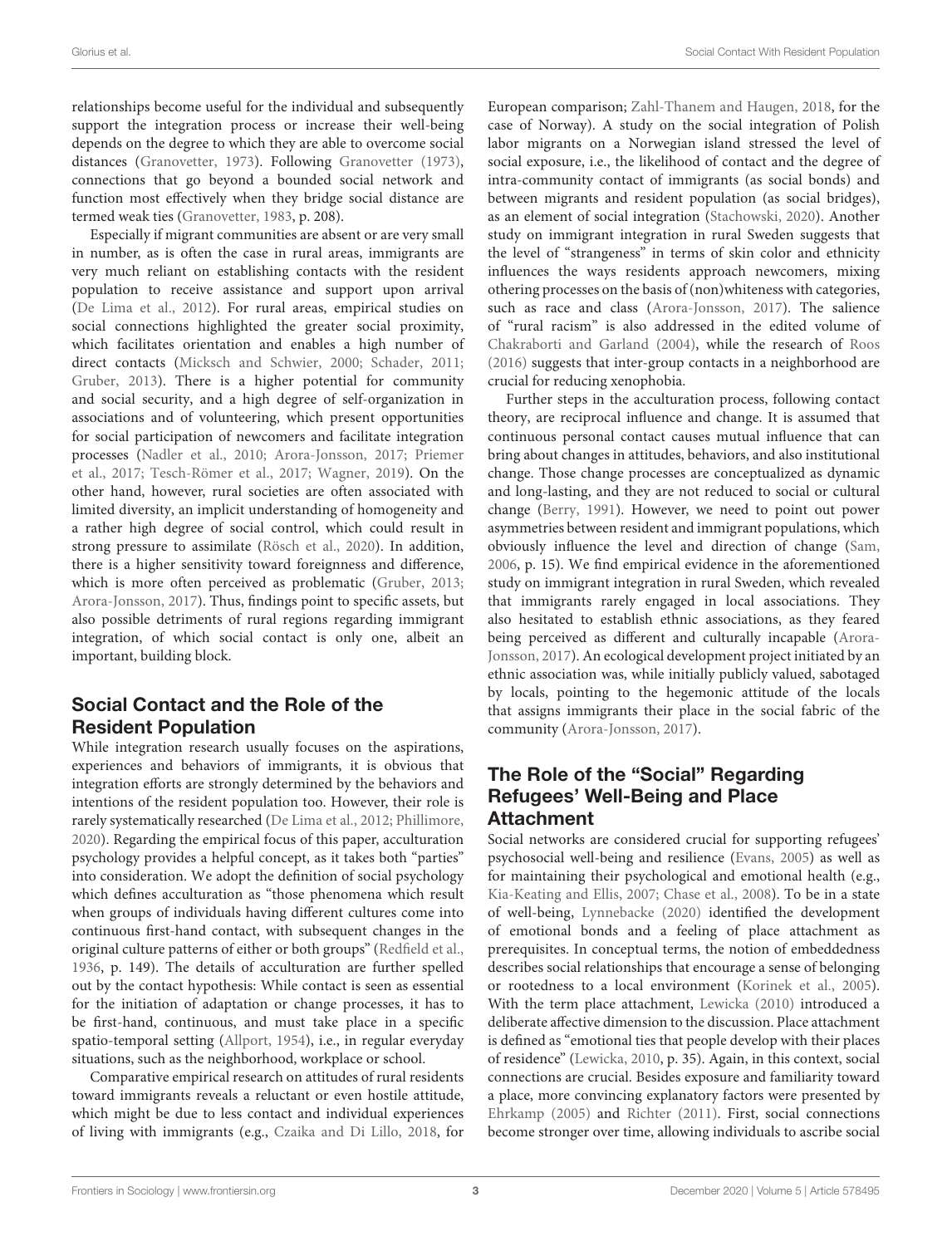meanings to places. Second, individuals associate places with biographical events. Finally, affective embodied experiences may play a role [\(Lewicka, 2014;](#page-11-26) [Lynnebacke, 2020\)](#page-12-21).

A case study conducted by [Boese and Philips \(2017\)](#page-11-27) in rural Australia highlighted the positive role of social contacts with rural residents and the participation in cultural practices, while spaces for interaction and shared experiences were found to be an important prerequisite for establishing attachments to places of residence (cf. [Wernesjö, 2015;](#page-12-23) [Boese and Philips, 2017,](#page-11-27) p. 63; [Radford, 2017\)](#page-12-24). Lacking spaces for interaction or not using available spaces—e.g., due to poor language proficiency, refugee parents' fear of discrimination or restrictive behavior toward their children, or negative attitudes from local residents—may undermine the individual's sense of attachment to place (cf. [Hummon, 1992;](#page-11-28) [Low and Altman, 1992;](#page-11-29) [Schech and Rainbird,](#page-12-25) [2013\)](#page-12-25). In addition, [Spicer \(2008\)](#page-12-26) reminds us that experiences of neighborhood places and resulting effects of exclusion and inclusion are always age-specific and life-course related. In a case study carried out by [Gilhooly and Lee \(2017\)](#page-11-30), participants in rural Georgia, USA, compared the opportunities to connect with neighbors with their former places of residence in cities, and highlighted the advantages of the countryside; these rural areas were also appreciated for raising children in a protected environment far from racial tensions and bad influences in urban areas (see also [Huisman, 2011\)](#page-11-31). The friendliness of the population experienced in everyday encounters, i.e., being recognized and greeted by others, positively contributes to feeling more secure [\(Ager and Strang, 2008\)](#page-11-11).

In this section we presented key concepts related to the integration trajectories of immigrants, highlighting the development of social contact with the resident population as a "social bridge," notably in rural and less diverse settings where migrant communities are scarce. Taking the contact hypothesis as a starting point, we identified social proximity as a peculiarity in rural areas, which can result in supportive structures, but also in social control and pressure to assimilate with local behavior and customs. The latter may stem from the observation that how and with whom people interact in rural areas is strongly shaped by the resident population and is thus often a hegemonic experience. Moreover, social proximity increases ascriptions of "otherness" and can reinforce hostile attitudes. Whilst refugees' development of emotional ties to the place of arrival is a prerequisite for sustainable local integration trajectories, following [Berry \(2006\)](#page-11-32) model of acculturation outcomes, we address social connections in a neighborhood as an important component since spaces of interactions can create shared experiences.

# MATERIALS AND METHODS

Data for this paper stem from our ongoing collaborative research project "Future for refugees in rural regions of Germany," which aims to provide in-depth results on rural integration conditions. The project applies a mixed-methods approach, collecting structural data on major integration dimensions, such as housing, labor market, mobility, education, and health, implementing expert interviews on local integration governance, and addressing both the refugees and the residents of rural municipalities as respondents with specific perspectives on the topic. The fieldwork for this project took place in 32 rural municipalities (40 for the citizen survey), spread over eight rural districts in the Federal States of Bavaria, Hesse, Lower Saxony and Saxony. Following a typology of rurality derived by the Thuenen Institute [\(Küpper, 2016\)](#page-11-1), all districts are classified as "very rural."<sup>[2](#page-3-0)</sup> For the 32 municipalities within the districts, we only chose municipalities with <20,000 inhabitants, which were also sites of refugee reception at the time of inquiry.

The presented paper uses two datasets from this ongoing project: first, a citizen survey among 908 residents in the case study sites and, second, a series of 139 qualitative interviews with foreigners mostly holding a recognized protection status<sup>[3](#page-3-1)</sup> who reside at those sites. Such a mixed methods approach was applied since two target groups were addressed: for an informative sample size for the survey, a postal process was most promising and affordable, whilst for the perspective of refugees, language barriers and challenges to access them made face-to-face encounters the most valuable method.

## Representative Survey

The original sample size was 4,000−100 people in each of the 40 chosen municipalities, of which 32 were hosting refugees. The survey was implemented as a written survey, giving respondents the opportunity to either fill in a paper questionnaire or do an online version of the survey. The questionnaire had five sections, starting with questions on the rural living environment and neighborhood relations (with "neighborhood" defined as "your ultimate living environment") (1) and the current economic situation and life satisfaction (2), and then moving the focus gradually toward aspects of ethnic and cultural relations with reference to several scales of observation (3), attitudes to asylum and integration (4), and concluding with questions on the sociodemographic profiles of the respondents' households (5). A pretest was carried out to make sure that the wording of the questionnaire was understood by the survey respondents. The postal addresses were selected as a representative sample in each of the case study sites' populations registers. Due to non-response and some cases of address failure, we were able to compile 908 valid responses, which amounted to a response rate of 23%. This is satisfactory since the response rate of postal surveys strongly depends on the amount of contact, e.g., follow-up letters, personal contact and reminder letters [\(Menold, 2016\)](#page-12-27). Due to data security reasons and limited resources, the participants received only one letter with the questionnaire and one followup postcard. As responses are distributed homogeneously across the survey regions and correspond to the total sample population

<span id="page-3-0"></span><sup>2</sup>The indicator considers population density, share of agriculture and forestry, share of one- and two-family houses, inhabitants in the catchment area and distance to major urban centers [\(Küpper, 2016,](#page-11-1) p. 5).

<span id="page-3-1"></span><sup>&</sup>lt;sup>3</sup>The sample mainly consisted of individuals who had received a temporary or permanent protection status due to their asylum application (entitlement to asylum, refugee protection or subsidiary protection, or a national ban on deportation), or for other reasons, e.g., due to resettlement, as well as 25 individuals who had had a suspension of deportation following a rejection of their asylum claim, or permission to reside as they were still in their asylum procedure.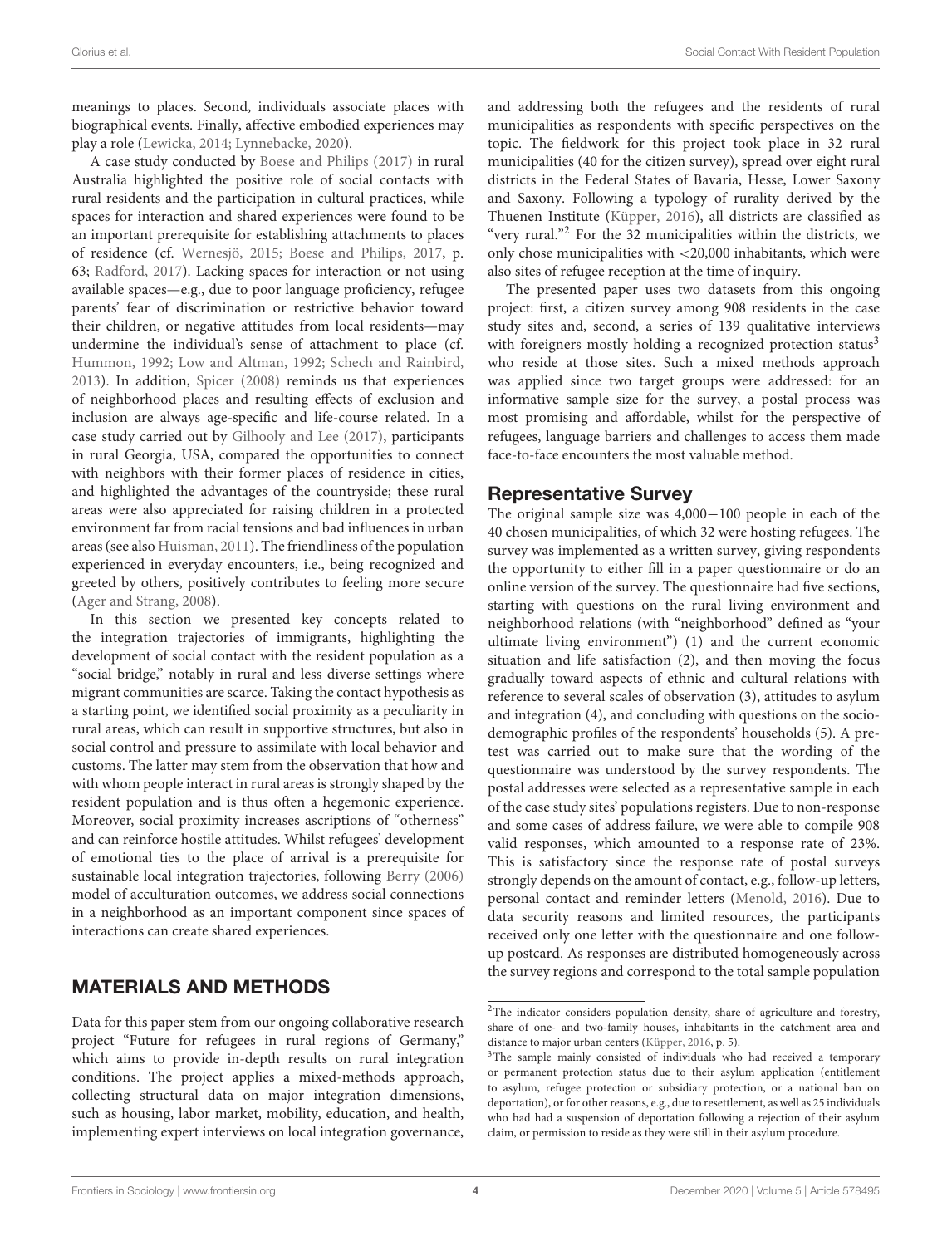in central socio-demographic indices, we assume that responses are representative. Nevertheless, a bias in the sample due to heterogeneous interests in (not) participating in the study cannot be ruled out. Data were coded, computed, and analyzed with the Statistical Package for the Social Sciences (SPSS). First, descriptive analyses were carried out, which will be followed by multivariate analyses later on in the project.

## Interviews With Refugees

Narrative interviews were conducted among refugees who had resided at least 6 months in Germany, and lived in one of the selected 32 municipalities when the sampling took place. Most of them had some kind of protection status at the time of the interview (see text footnote 3). Preparation for the interviews entailed icebreaker meetings to build up personal relationships between the interviewer, the participant and, where needed, the interpreter. The interviews themselves aimed at unraveling past experiences of other places since arrival in Germany, and providing an in-depth reflection about the current rural site of living and future aspirations. Following a participatory research approach, the narrative interview included two visual tools: (im)mobility biography [\(Kieslinger et al., 2020\)](#page-11-33) and mobility mapping [\(Weidinger et al., 2019\)](#page-12-28). With the former, participants were invited to draw their previous places of residence, either group accommodation or self-rented flats, and to reflect on them. This paved the way for an interpretation of relational negotiations of "good" places and neighborhoods. With mobility mapping, participants identified individually important places in their everyday lives and evaluated their accessibility.

In total, 139 interviews with 192 people were conducted, lasting between 60 and 235 min. Participants mostly originated from Syria ( $n = 110$ ), Afghanistan ( $n = 22$ ), Iraq ( $n = 19$ ), and Eritrea ( $n = 12$ ), and they were 34.3 years old on average. The sample included both individuals that lived alone as well as families with and without children. The perspective of women, who often arrived in the course of family reunification, was especially taken into consideration, being reflected in their 42.2% share of participants. However, for this paper, no gender-specific analysis was conducted, since the focus was on negotiations concerning overall family-related constellations. For the analysis, an emphasis was put on connections between the spoken word and the graphical elicitation. Thus, interviews were transcribed verbatim and subsequently coded, using a deductive-inductive approach with both descriptive and analytical codes. Timelines and maps were edited graphically and rendered anonymous. The analysis followed the product-oriented mode of analysis for narrative mapping suggested by [Lutz et al. \(2003\)](#page-11-34) as well as the thematic (and visual) analysis as part of narrative analysis suggested by [Kohler Riessman \(2005,](#page-11-35) [2008\)](#page-11-36). Quotes presented below were translated into English by the authors.

# RESULTS

In this section, we will explore expectations for and perceptions of a positive neighborhood, i.e., the question of neighborhood quality, neighborly contact and concrete experiences. We will jointly discuss data from our citizen survey among rural residents and data from interviews with refugees on their perception of coexistence in the rural neighborhoods. Focusing on the specific rural conditions, it will be illustrated how they influence personal expectations, perceptions and experiences of neighborhood relations. As a general differentiating aspect, we have to point out that the respondents of our citizens' survey have very little direct contact with foreigners at all, while the interviewed refugees can certainly all reflect on experiences as newcomers in a rural neighborhood. This general difference leads to the situation that refugees present an informed reflection on their experiences in the neighborhood, while the survey respondents mainly stay at the level of expectations and perceptions, both of which are seemingly shaped by specific stereotypes regarding foreigners in the neighborhood.

# Expectations and Perceptions of Neighborhood Relationships: Perspectives of Resident Population and Refugees

From the side of the rural resident population, there is a high satisfaction rate regarding the neighborhood quality: a large majority of respondents either fully or mostly agreed about feeling happy in their neighborhood (90.2%) and stated that there is a nice, friendly atmosphere (85.5%). Most neighbors are known personally (84.6% fully/mostly agree), and are characterized as helpful (85.1%) (**[Table 1](#page-5-0)**). Concerning openness toward newcomers, most respondents have the impression that integration into the neighborhood would not be difficult. Only 13.1% agree with the statement that newcomers would not have it easy in the neighborhood, and 21.4% partly agree (**[Table 1](#page-5-0)**). However, given that most respondents have already lived in their neighborhood for quite a long time, this impression might be biased due to their own lack of experiences with moving into a new neighborhood.

What does the resident population expect from newcomers in their rural neighborhood? The majority (79.4%) hope that newcomers would greet them in the street. Furthermore, new neighbors should be open for neighborly activities (62.1%) and abide by the rules (50.0%). Two fifths of our respondents want newcomers to introduce themselves to them; one third hope to not be disturbed by new neighbors, and one fifth expect that nothing would change if newcomers moved into the neighborhood (**[Figure 1](#page-5-1)**). Those answers give a good indication of the social environment in rural neighborhoods: while inhabitants' self-assessments suggest a friendly and helpful overall atmosphere, personal contacts are of minor intensity, but generally possible. While in daily life, people generally stay at a distance, they are ready to engage more intensively should the situation make it necessary. The integration of newcomers into the social fabric of the neighborhood is not perceived as problematic, as long as newcomers understand and abide by the (unwritten) rules of the society.

However, we cannot validate if this rather open attitude would equally apply to any social group. In order to gain more insight into possible prejudices, we asked our respondents for an assessment about the suitability of their municipality regarding social groups that display a varying degree of diversity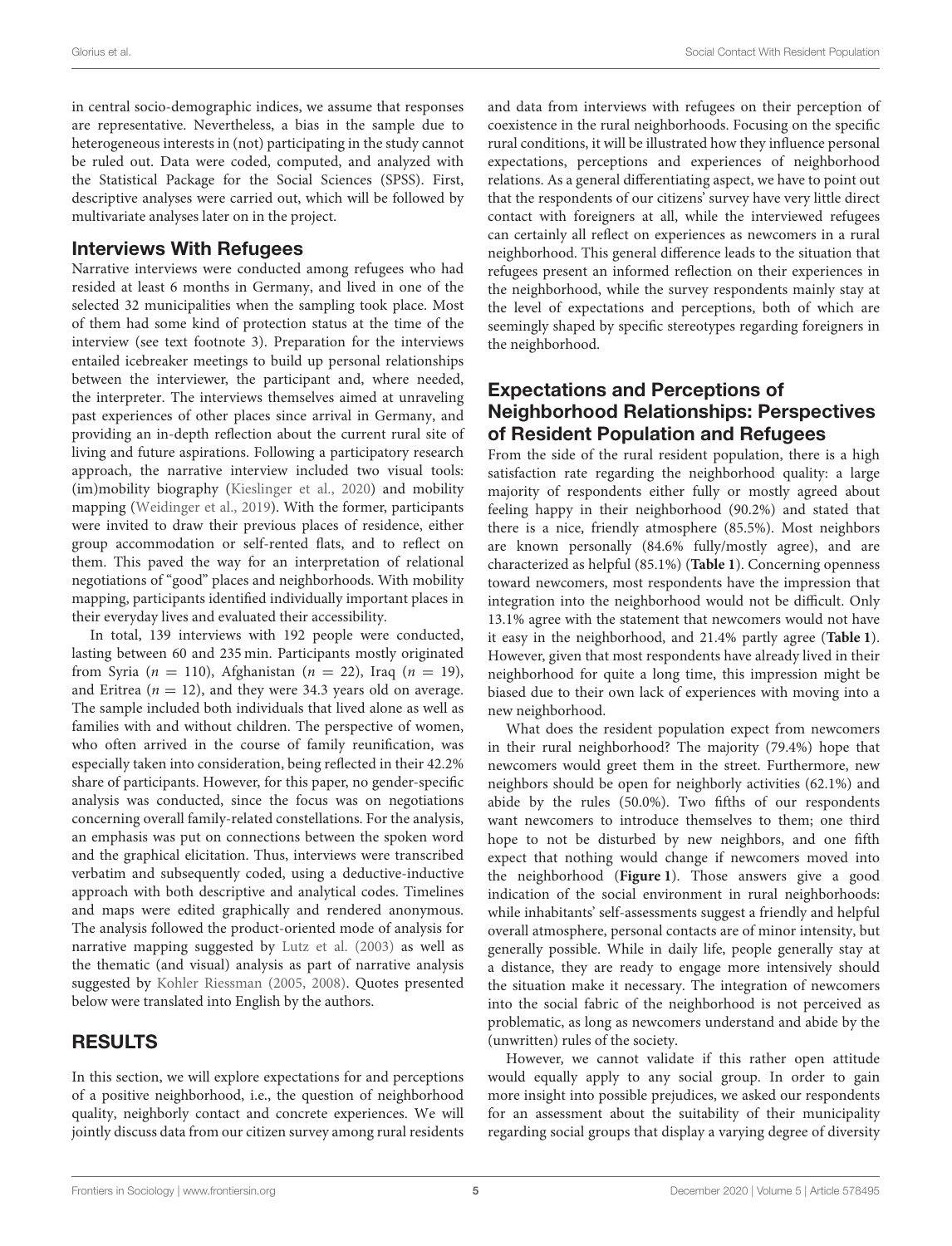<span id="page-5-0"></span>

|  | <b>TABLE 1</b>   Conditions of the rural neighborhood (in % of responses). |  |
|--|----------------------------------------------------------------------------|--|
|  |                                                                            |  |

| Item                                                                              | Not at all. | Somewhat disagree | Partly yes, partly no. | Somewhat agree | Fully applies. |
|-----------------------------------------------------------------------------------|-------------|-------------------|------------------------|----------------|----------------|
| There are many elderly<br>people living in my<br>neighborhood.                    | 1.4         | 11.3              | 40.9                   | 32.5           | 13.9           |
| There are many families<br>with children in my<br>neighborhood.                   | 10.2        | 33.2              | 34.9                   | 13.0           | 8.7            |
| There are many residents<br>with a migration<br>background in my<br>neighborhood. | 49.3        | 34.2              | 12.0                   | 2.7            | 1.8            |
| I feel happy in my<br>neighborhood.                                               | 0.7         | 1.2               | 7.9                    | 38.9           | 51.3           |
| The atmosphere in my<br>neighborhood is nice and<br>friendly.                     | 0.8         | 1.8               | 11.9                   | 43.7           | 41.8           |
| I mostly know my<br>neighbors.                                                    | 0.9         | 3.9               | 10.6                   | 24.7           | 59.9           |
| In general, most<br>neighbors are helpful.                                        | 1.1         | 2.7               | 11.1                   | 42.1           | 43.0           |
| Newcomers don't have it<br>easy in the neighborhood.                              | 20.3        | 45.2              | 21.4                   | 10.0           | 3.1            |

Source: own survey,  $N = 803 - 890$ .



<span id="page-5-1"></span>in comparison to the population majority. As the answers show (**[Figure 2](#page-6-0)**), for groups who are actually present in the neighborhood (elderly people, families, young people), the municipality is perceived a suitable place. For groups that significantly differ from the respondents' own characteristics, the assessment is less positive, and there is a higher rate of people who cannot decide ("don't know"). This is specifically clear for "foreigners," "people with another skin color," and "refugees," where around half of the respondents either make a negative assessment or cannot decide at all. The reason for this assessment might be their own feelings of hostility, but it could also be

unfamiliarity with diversity in everyday life, as suggested by other empirical evidence on rural places of reception (e.g., [Gruber,](#page-11-15) [2013;](#page-11-15) [Arora-Jonsson, 2017\)](#page-11-16).

In contrast to the predominantly positive evaluation of the neighborhood quality, contacts among neighbors are of minor intensity (**[Figure 3](#page-7-0)**). Even though most respondents indicate that they visit their neighbors or lend items to their neighbors, only a minority of respondents states they do this often or very often. However, every second respondent offers help to neighbors either often or very often, which indicates a generally positive and attentive attitude among our respondents. Having a look at the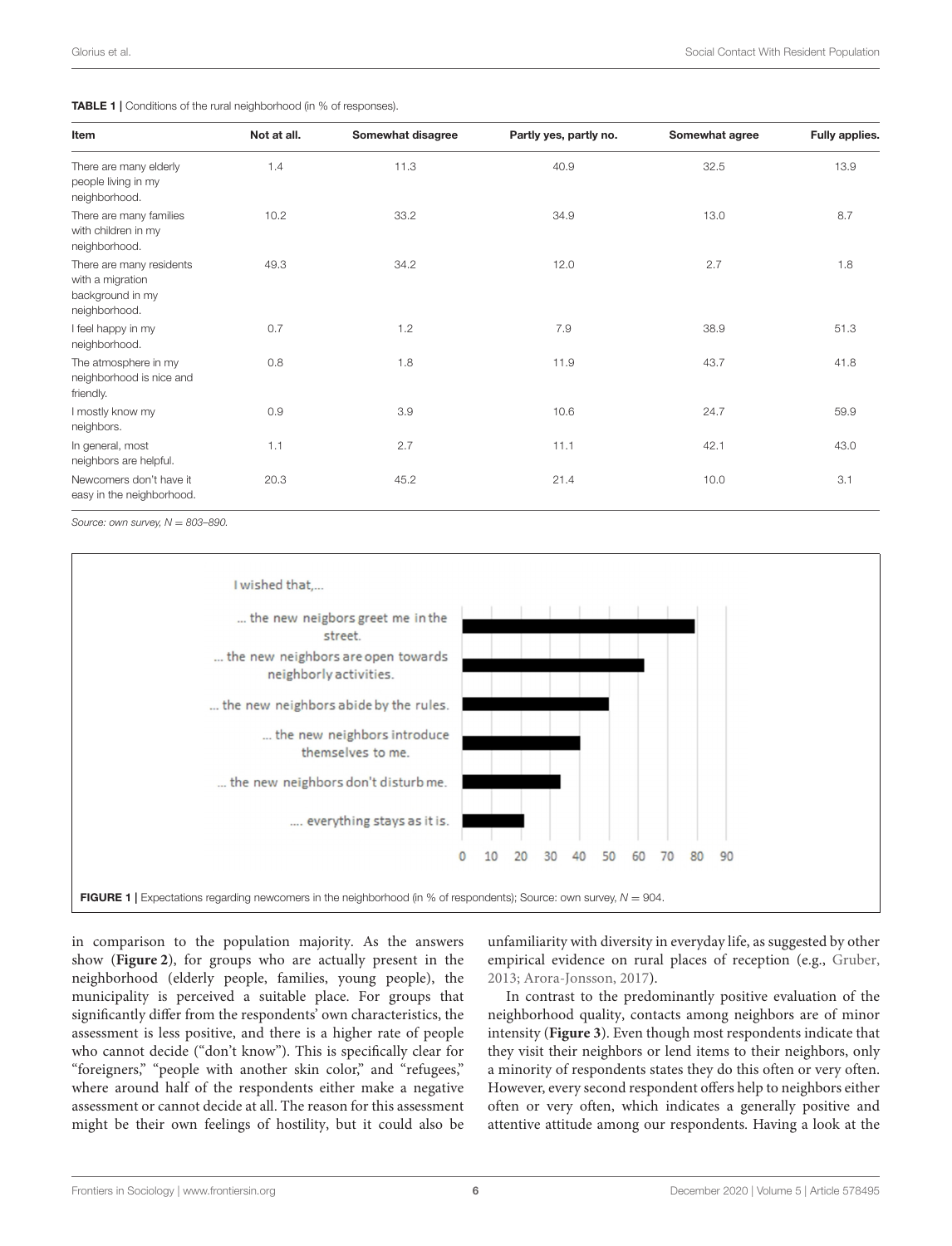

<span id="page-6-0"></span>place of living, we observed a slight decrease of the mentioned contact activities with rising settlement size ( $r = -0.09, -0.07$ ,  $-0.11$ ,  $p = 0.01$ ), which might hint toward more intensive contacts and relationships in small towns.

Refugees rarely mentioned specific expectations of neighborhood relationships. In case they touched upon that issue, they stressed very general expectations, such as safety and security. Moreover, they consider a "good" relationship with their neighbors, which most define as living alongside each other without having major problems, as important. For some, "good" includes having mutual invitations to talk and eat together as was common in their countries of origin. Besides positive expectations, some respondents anticipated possible negative attitudes toward families with noisy children as well as foreigners.

I don't want to cause problems. Anyway, people talk about foreigners. Lots of problems. I actually don't want to cause problems. I simply want to live in peace, making use of this second chance. (male Syrian, in his 20s, II-6<sup>[4](#page-6-1)</sup>)

The refugees' perceptions of neighborhood relationships are negotiated relationally—between their rural site of living and their previous places of residence in other parts of Germany or other countries. In addition, refugees in rural areas perceived differences with regard to neighborhood and daily encounters in urban areas that stem from their own experiences during visits to relatives or on shopping trips. In cities, neighbors are perceived as more anonymous and they and random people on the street do not regularly greet each other, whereas in villages and small towns contacts are more personal:

This is a big advantage in the countryside  $[...]$  that you can better, I mean more easily get to know people. And you are not a number, but it is personal. (male Syrian, in his 20s, VI-4)

When we go out, other people are always very friendly, for instance our German neighbors. We always greet each other on the streets. (female Afghan, in her 50s, IV-25)

Casual encounters on the streets associated with friendly greetings, such as "Hallo, wie gehts?" ("Hi, how are you?") are evaluated positively. Some interviewees highlighted the advantage that everyone knows everyone, especially if they need help, while others perceived social proximity to be one-sided and found similarities to rural areas in their home countries:

Here, everyone knows me, but I know nobody [laughs]. This is really ... creepy, I don't know [laughs]. This is the same in Syria, if you live in a village. There, everyone knows the stranger, the one who is not from there. (male Syrian, in his 20s, III-3)

In addition, some participants from Saxony even perceived it to be easier to get to know people in cities, as they believed people in their rural places of residence were not so openminded (e.g., interviews VII-9 and\_VIII-5). This may result from a considerably lesser migration-related diversity in the East German case study regions compared to most West German regions (e.g., [Bösch and Hong So, 2020\)](#page-11-37).

In other cases, participants perceived that rural inhabitants do not match their age profile. This is an issue if the refugees, who are younger than the average population in rural areas, want to establish contacts with people of the same age. The refugees' reflections and experiences regarding the demographic and ethnic fabric of rural neighborhoods are supported by the survey data, where respondents characterized their neighborhoods as having high proportions of elderly people but also (albeit to a lesser degree) families with children, and as being ethnically homogeneous: over 80% indicate that there are only few inhabitants with a migration biography in their neighborhood (**[Table 1](#page-5-0)**).

Summing up, residents have a positive impression of their neighborhood and describe neighborhood relations as good, albeit rather functional. Newcomers to the neighborhood are expected to abide by the (unwritten) social rules, e.g., greeting

<span id="page-6-1"></span><sup>4</sup>To protect personal data of our participants, only vital data are displayed here. For reasons of transparency, however, all quotes presented are tagged with a token including the rural district and the interview number.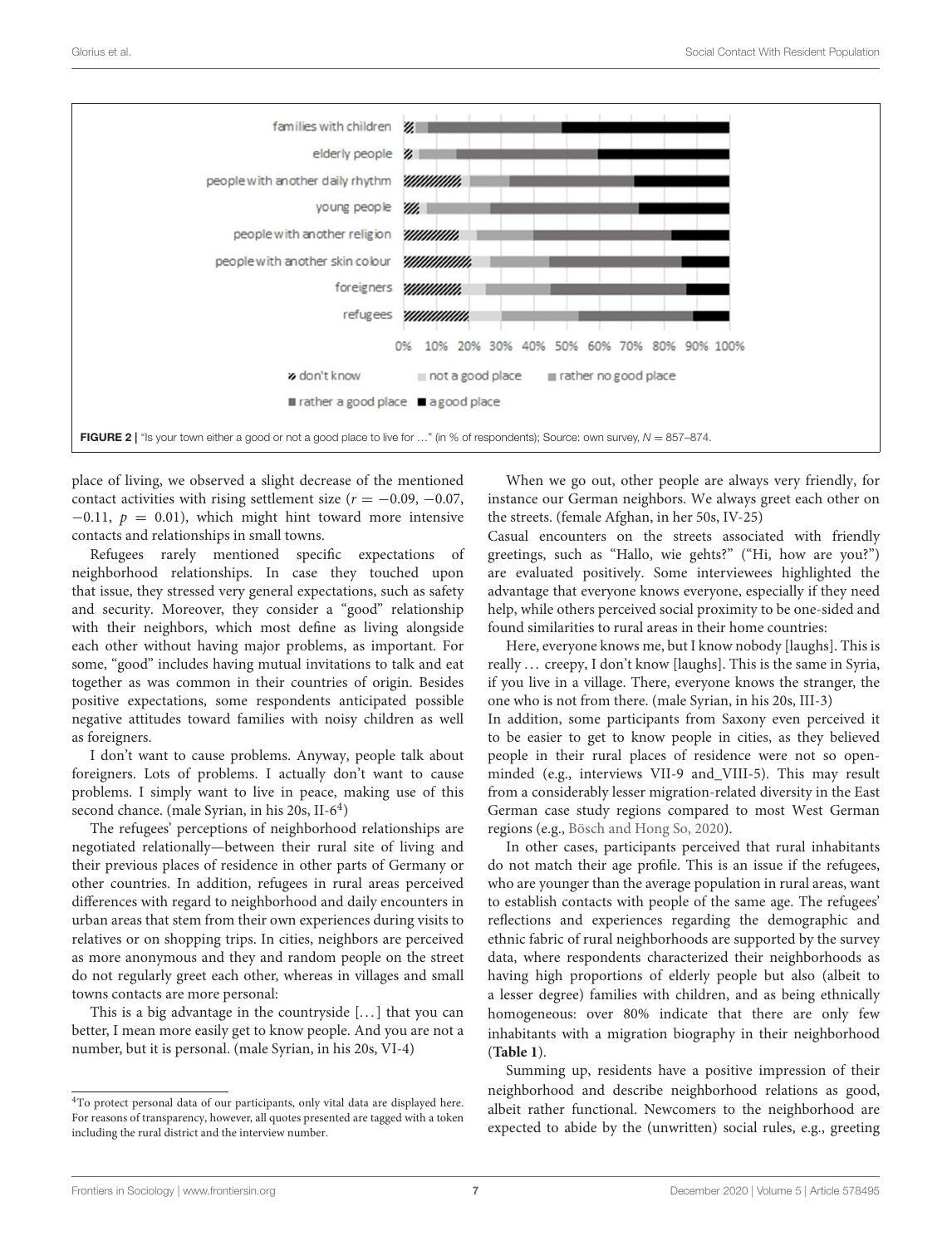

<span id="page-7-0"></span>on the streets. This attitude is well-reflected by the refugees, who try to understand how things are done "correctly" and adapt to them (see also findings from [Larsen, 2011\)](#page-11-38). Thus, the interviewed refugees display a high level of reflexivity regarding their new neighborhood and how they might be seen by the German residents. They also reflect on the variations of neighborhood relations in Germany regarding age, family status, and ethnicity of their neighbors, and integrate those experiences into an explanatory frame which is strongly shaped by the neighborhood culture in their home countries. Social proximity as a peculiar notion of rural neighborhoods, associated with serendipitous encounters in public space and the absence of anonymity, is confirmed by refugees. Regarding general perceptions about diversity and the level of tolerance in their neighborhood and the municipality as a whole, residents display an assimilative perception of coexistence; this might not (only) represent their personal perception, but the anticipation of the general mood in society, as the differentiated assessment of their municipality's aptness to integrate newcomers with specific profiles (**[Figure 2](#page-6-0)**) points out.

# Experiences of Daily Encounters and Social Relationships

In our next dataset, we asked our respondents about the frequency of their contact with foreigners. Firstly, we wanted to identify weak ties that provide bridges between two or more bounded groups. Secondly, we focused on positive experiences made during such encounters, as various empirical studies showed that especially positively perceived contacts can reduce stereotypes [\(Pettigrew and Tropp, 2006;](#page-12-29) [Rapp, 2014;](#page-12-30) [Roos, 2016\)](#page-12-20) (**[Figure 4](#page-8-0)**).

As the data show, positive contact experiences with foreigners are generally rare among our respondents. If there are positive contacts of a significant frequency, these happen mostly in the workplace, or (less frequently) during leisure activities or in circles of friends. On the other hand, a majority of our respondents never or only rarely had any positive experiences with foreigners in their neighborhood or in the family. The prevalence of positive contact stood in close relation to the presence of foreign residents in the respective rural district: while respondents from the two districts with the lowest share of foreigners (below 4%) reported the lowest share of positive contacts (below 1.5%) and the highest share of no positive contact experiences with foreigners in the neighborhood (more than 59%), respondents who reported the highest share of positive contacts (more than 18%) lived in the three districts with the highest share of foreigners (more than 7%). This finding weighs even more when its correlation to xenophobic sentiments is considered: in our sample, those who reported few or no positive contact experiences with immigrants expressed xenophobic sentiments to a larger extent than those with positive contact experiences. Both findings clearly support the contact hypothesis, which assumes that negative stereotypes can be reduced and integration processes be supported when having frequent inter-group contacts in everyday situations (see similar conclusion in [Roos, 2016\)](#page-12-20). With regard to the specifics of rural settlements, we can compare our findings with the general population survey ALLBUS, which was collected with a representative sample and thus represents both urban and rural living conditions. The ALLBUS found that 72.4% of all respondents in Germany reported frequent positive contacts with foreigners in various situations, whilst only 10.4% had negative ones. Mostly, contacts occurred in circles of friends (54.2%), in the workplace (51.8%) and in the neighborhood (41.1%, [Gesis,](#page-11-39) [2016\)](#page-11-39). Thus, we need to highlight the absence of a diverse population as an important contextual condition relevant for the well-being of foreign newcomers in rural settings.

While respondents of the citizens' survey had very little direct contact with foreigners at all, the interviewed refugees could certainly all reflect on experiences of social interactions in their direct living environment and beyond. Our interviewees' experiences were rather diverse. While some reported close social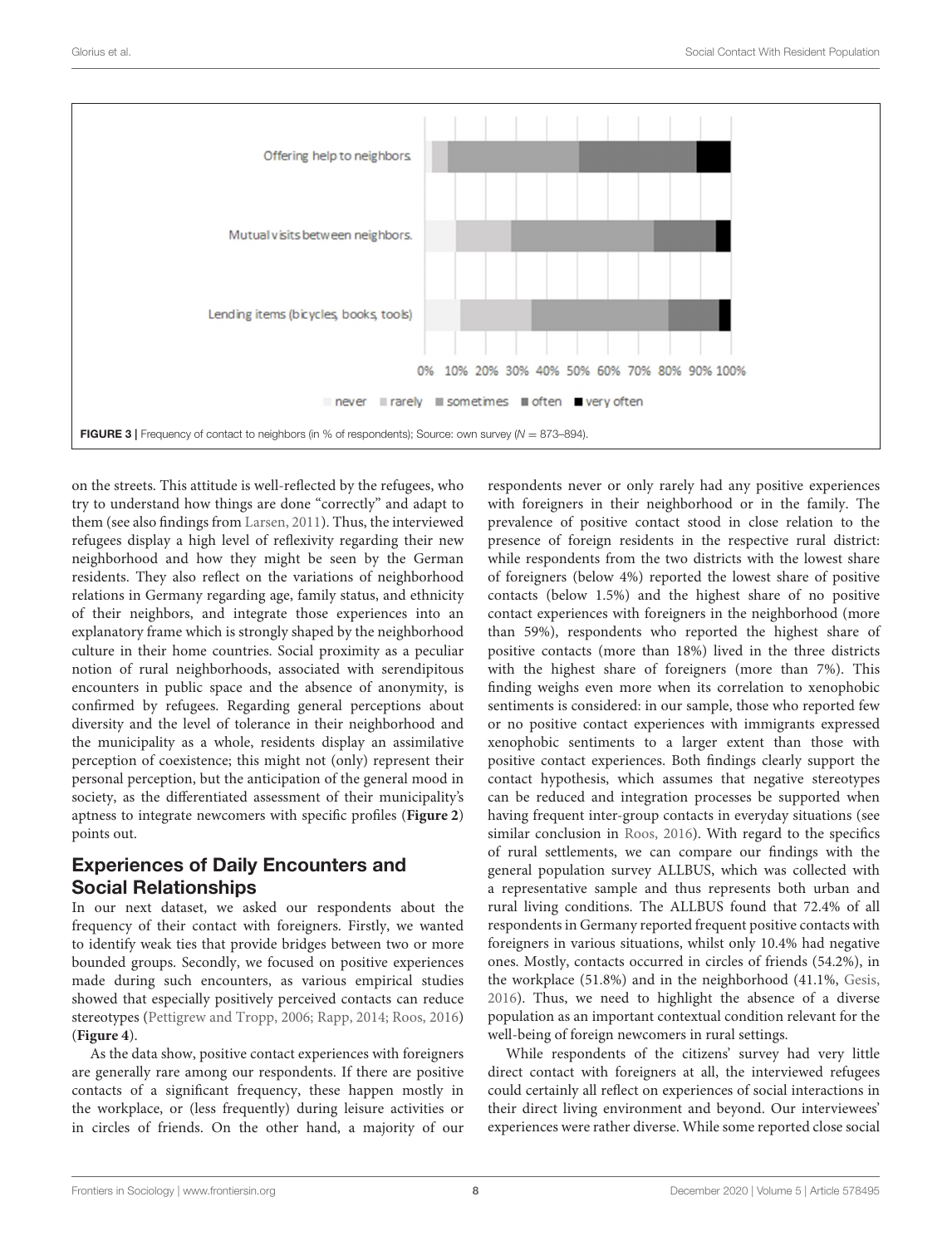

<span id="page-8-0"></span>contacts and mutual support, others experienced very limited and superficial social contacts, and also negative experiences:

Where we live, we only have little contact with our neighbors. Except for the one neighbor who lives above us, we hardly talk with each other. [...] And it not only works like this for us, but we know another family living close. For them it is very similar: they only have little contact with their neighbors. (male stateless person, in his 30s, IV-20)

Explanations for scarce social contacts are firstly a lack of time on the part of both refugees and neighbors due to work, participation in language classes and further education commitments, family obligations or concentrating on cultivating contacts outside the region. Secondly, language barriers may further impede socializing, in case refugees are not yet comfortable with their German language skills or there is no common language in which to talk with other foreigners. Thirdly, there may simply be a lack of possibilities for social interactions, especially if asylum accommodation or private apartments are situated on the periphery of villages or towns, where refugees are the only residents and have no direct neighbors.

Nevertheless, a considerable share of our interviewees reported positive experiences and described their neighbors as "nice" and "friendly":

And our neighbors, whether Germans or Arabs or whatever, are all nice. Nobody has a problem. (male Syrian, in his 20s, II-6)

We do not have close contact with the neighbors, but in general they are very friendly and the landlord is nice as well. He comes every now and then and checks if everything is fine. (male Syrian, in his 30s, III-31)

While the first quote suggests very limited expectations regarding positive neighborhood relations, i.e., the mere absence of problems, the second example indicates that the typical rural setting of houses with a limited number of tenants or with the landlord living in the same house can be a source of support

in everyday matters. This support may encompass occasional looking after kids, assisting with doing homework for school or teaching German language:

The landlord always tried to practice and teach German with our family. And he was always motivated to just talk with us, and read and write. And we—my wife and I, and both our kids learnt quite a lot from him. We have contact nearly every day, every day we talk with each other. (male Syrian, in his 30s, V-19) The example shows that social bridges are first and foremost instrumental, confirming the findings of Wessendorf and Phillimore [\(2019\)](#page-12-31). Moreover, social interaction is supported by spatial proximity, since the landlord is involved. However, in other cases we found that landlords or other tenants were perceived as rather obtrusive with a paternalistic behavior or, conversely, left contact requests unanswered. This points to the ambivalence of the specific fabric of rural neighborhoods regarding the effects of physical nearness and social control.

However, the specifics of rural neighborhoods, notably the expectations regarding the behavior of newcomers to introduce themselves, greet others, and offer help (see **[Figure 1](#page-5-1)**), can be a starting point for establishing positive relations, if the newcomers are aware of those practices. Our data show a number of positively valued neighborhood relations where refugees are the ones who provide support. Bi-directional contacts where refugees and neighbors are at eye level emerged from casual meetings in the stairway or garden, where kids can act as bridge builders (cf. [Stachowski, 2020\)](#page-12-19).

The casual meetings, in turn, pave the way for more intensive situations of social contact, such as inviting neighbors to their own homes.

When I met her first, I said: "Please, have a coffee with me." She was surprised that I simply said "Please, have a coffee with me." She said: "The Germans do not do that." [. . . ] But then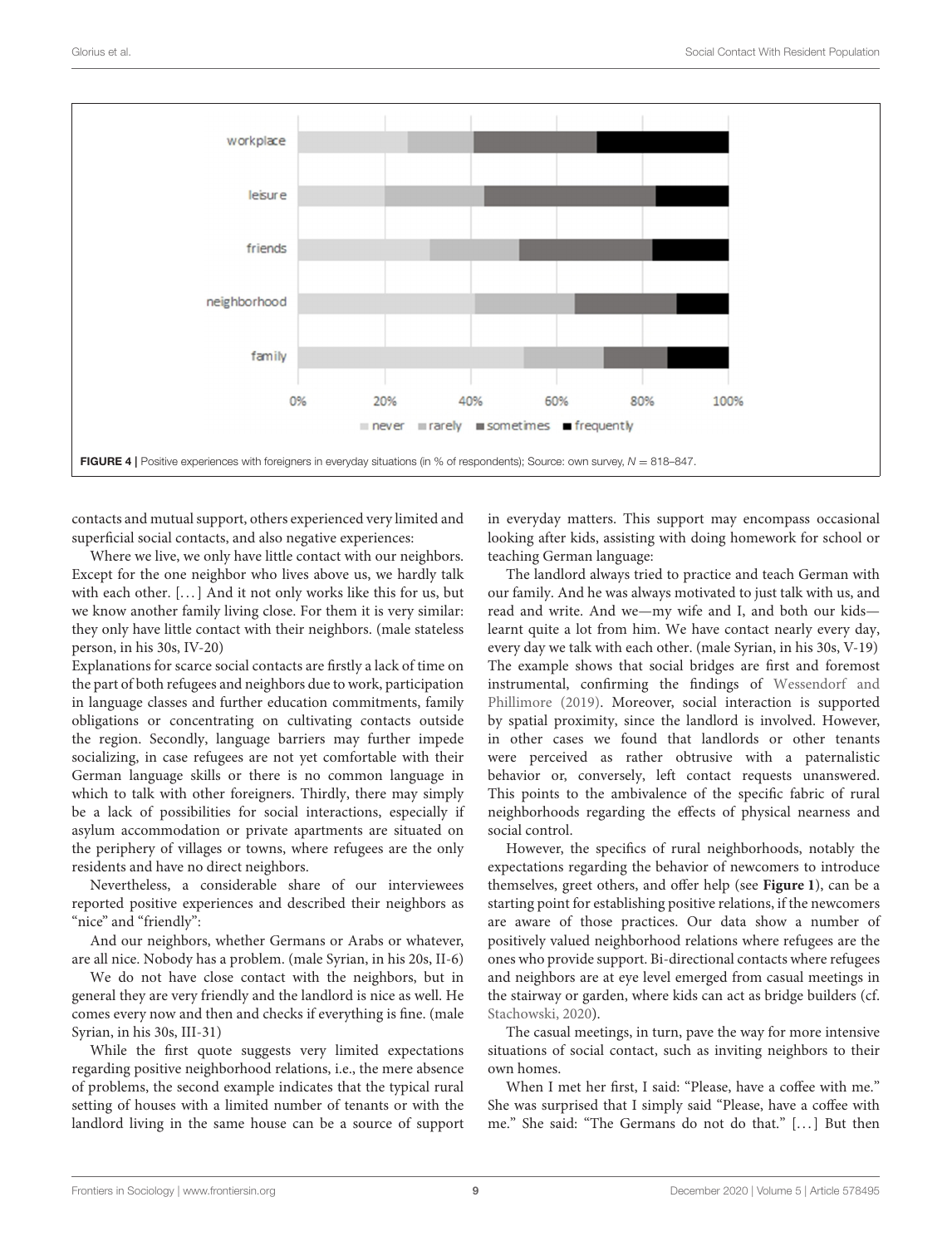we drank coffee and ate cake and since then we are very good neighbors. (female Syrian, in her 30s, VII-12)

And I do have here—most important—I have a nice neighbor. I can always have a cup of coffee with her, and a chat with her, and this is my hobby. [...] And she takes care of my kids, and I take care of hers. Everything is fine. (female Syrian, in her 20s, I-1)

As the first quote suggests, individual invitations among neighbors may be introduced as a new social practice by the newcomers and can be valued positively by local residents, thus triggering social change in neighborly relations. Also, as the second quote suggests, biographical similarities, such as bringing up children can be an additional incentive for intensified neighborly contact and the development of belonging.

Interviewed refugees also reported motivations for establishing social bridges, e.g., mutual interest in each other's families or customs. As the following quote shows, intercultural openness of the local residents is valued as a sign of welcome by the interviewees.

The inhabitants always celebrate  $Eid<sup>5</sup>$  $Eid<sup>5</sup>$  $Eid<sup>5</sup>$  with us. After the prayers, they came over and we were surprised. In (place anonymised) they searched on the internet how Muslims celebrate Eid and then they prepared everything, so that the people did not feel like strangers. (male Syrian, in his 40s, and female Syrian, in her 30s, I-6)

In this case, those initial practices of building social bridges were identified by interviewees, underlining the stages described by the contact hypothesis (social contact-reciprocity-change). Moreover, in this case empathy for biographical crises in the neighborhood seemingly led to the establishment of social bonds, and thus to place attachment:

But we also celebrate festivals with people, and if someone dies, we go to their relatives to comfort them. We do not feel like strangers anymore; we belong to this place now. (male Syrian, in his 40s, and female Syrian, in her 30s, I-6)

Additionally, new institutions established by volunteers also provide important opportunities for social contacts. In particular, refugee relief groups were frequently cited.

Through our German neighbors, through the "Asylcafe," there is a gathering for women, who always help refugees. Those people had contact with the local administration.

Such institutionalized meeting places provide opportunities for mutual contact on a regular basis and build bridges in both directions. Simultaneously, volunteers attending meetings also operate as actors who connect refugees to state institutions(social links in the sense of Putnam), such as the local administration. Alongside social bridges, social bonds also develop in rural neighborhoods and localities. As the quotes below show, mutual visits were highlighted, whilst small migrant communities were reported, especially in small towns.

We Syrians continuously visit each other, and when you have a problem, you go to your neighbor. (male Syrian, in his 20s, II-2)

A family who came from Turkey chatted a lot with me, provided assistance and visited me. (male Syrian, in his 30s, V-14)

Well I have the advantage that I have many relatives and acquaintances living here. They have been here for years, know how things work here and give me a lot of help. When I need something to do, work, then I find it quickly. (male Syrian, in his 30s, V-10)

Members of the migrant community who have lived in the rural locality for longer play an important role for orientation and knowledge transfer. As such, they take on the role of mediators.

Summing up, the interviewed refugees discuss elaborate experiences regarding bridging social capital, i.e., contacts to local residents in their neighborhood, and among social networks of friends (see also [Gilhooly and Lee, 2017\)](#page-11-30). Listening to their accounts, it becomes clear that those kind of social bridges that are evaluated positively are based on mutual interest around family issues or cultural aspects. The latter may be especially applicable for open-minded rural residents, who consider meeting migrants as a chance for intercultural encounters in rural areas that were relatively homogeneous in the past. Simultaneously, social bridging may evoke wider social changes once residents share positive experiences. As rural residents often hold multiple roles in the society, this increases opportunities for encounters. Refugees' narrations also reveal the importance of contacts with their own group in terms of bonding social capital (see also [Larsen, 2012;](#page-11-40) [Kilpatrick et al., 2015\)](#page-11-41). While the possibility of finding stability within a community sharing a similar background may be easier in many urban agglomerations compared to rural regions, the effects upon integration are still debated, e.g., in terms of socio-spatial segregation [\(Daley, 2007;](#page-11-42) [Spicer, 2008;](#page-12-26) [Platts-Fowler and Robinson, 2015\)](#page-12-32).

# DISCUSSION AND CONCLUSION

The scope of this paper was to analyze the role of social contact as a factor in refugees' well-being and place attachment. The assumption was that these might foster positive integration outcomes and long-term settlement, which in turn can contribute to community development. Drawing from an on-going research project on the integration of refugees in rural regions in Germany, we specifically examined expectations, perceptions and experiences of neighborhood relationships and social contact among resident population and refugees. Both datasets illustrate the specific perspectives of rural inhabitants, considering the resident population and refugees at a considerable sample size. The combination of both datasets enables us to indicate social norms, based on expectations, which refugees (have to) adapt to, as well as neighborhood practices and experiences. The latter were mostly reflected upon by refugees; they could identify social contacts that contribute to well-being. We will now wrap up the main findings of our empirical study and reflect them against the backdrop of our guiding questions and concepts.

Regarding the openness of the resident population toward foreign newcomers and the level of tolerance, we used the contact hypothesis to create our guiding questions. We assumed that the possibility to meet foreigners on an everyday basis would help to reduce stereotypes, while the absence of those contact opportunities might hamper the development of a

<span id="page-9-0"></span><sup>5</sup>Eid-al-Fitr is a religious holiday that marks the end of the fasting month Ramadan.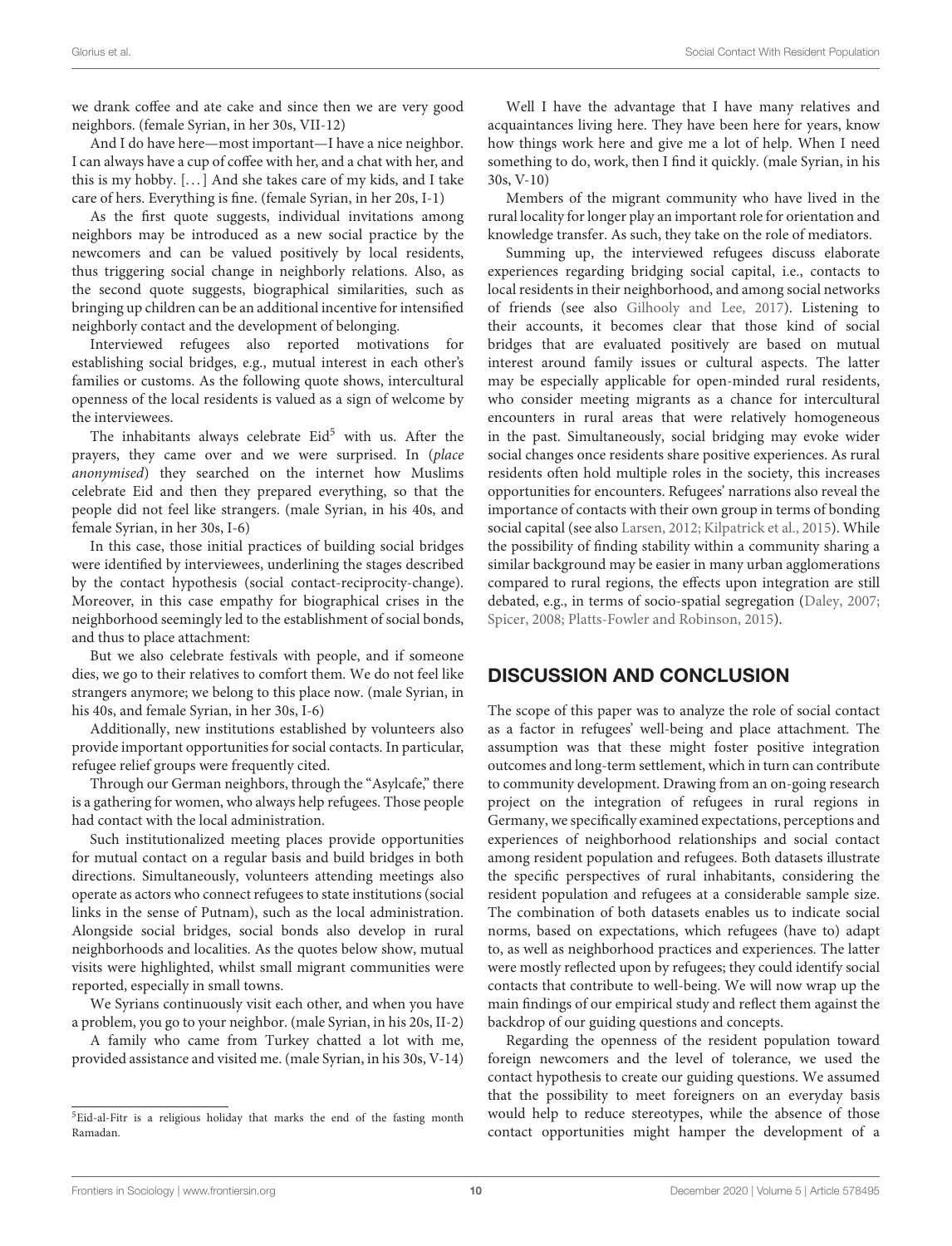tolerant position. We showed that among our rural survey respondents, there are only few experiences of everyday contact with foreigners, not only in their neighborhood, but in general. This is undoubtedly due to the low level of diversity in most parts of our surveyed areas, which lowers the probability for intercultural encounter. Moreover, we found correlations between the scarcity of inter-group contacts and the expression of negative stereotypes against immigrants. Those findings strongly support the contact hypothesis. With regards to our guiding assumptions on the assets of rural reception conditions, we could identify an ambivalence regarding social proximity and control, and the necessity to consider not only the quantity but also the quality of social contacts.

Expectations of a good neighborhood quality encompass calm and helpful attitudes and, especially among resident populations, culturally mediated expectations, such as greeting on the street, and activities which newcomers are expected to adjust to. Regarding perceptions of rural neighborhoods, refugees confirmed that there is social proximity, especially in relation to urban areas. Social bridges often include weak ties and serendipitous encounters. Whilst Wessendorf and Phillimore [\(2019\)](#page-12-31) suggest the functional character of these sorts of interactions, and assume that primarily closer friendships evoke a sense of belonging, our data suggest differentiating this in the specific context of the neighborhood. First, the intensity of social interactions are dynamic since casual encounters with neighbors may become intensified and result in acquaintances and friendships. Weak ties may become strong ties depending on (1) time spent together, (2) degree of emotional intensity, (3) intimacy (mutual trust), and (4) the type of reciprocal assistance [\(Granovetter, 1973\)](#page-11-12). Second, individuals can ascribe meaning to casual encounters and consider them as a contribution to attachment (cf. [Ager and Strang, 2008\)](#page-11-11). Such weak ties to native residents, but also to other foreigners and refugees who arrived in the past, are evaluated as satisfying in cases where refugees had heard about or initially feared bad interactions with neighbors. They are considered important when it comes to overcoming "everyday otherness" and long-term assistance with regard to the integration process (see also structural and transversal enablers, [Radford, 2016\)](#page-12-33), as well as for the development of a group identity. The question of whether strong ties represent a precondition for long-term settlement cannot be affirmed yet. Regardless, individual aspirations and the opportunities for social interactions as well as the agency to create opportunities are crucial. Investing in a good neighborhood as one part of well-being may be considered as a first and important step toward the development of staying aspirations. For this purpose, a continuous reflection on aspirations and what the current place of residence can provide (place dependence), as well as emotional attachment, is necessary.

# DATA AVAILABILITY STATEMENT

The datasets presented in this article are not readily available because datasets are confidential as agreed upon with the study participants. However, they can be made available on site upon request. Requests to access the datasets should be directed to [johanna.fick@thuenen.de.](mailto:johanna.fick@thuenen.de)

# ETHICS STATEMENT

The studies involving human participants were reviewed and approved by Ethikkommission der Philosophischen Fakultät der TU Chemnitz. The patients/participants provided their written informed consent to participate in this study.

# AUTHOR CONTRIBUTIONS

BG was involved in drafting the paper idea and structure of the article and writing of the introduction, discussion and conclusion jointly with co-authors, wrote the conceptual considerations (especially chapter Social Contact and the Role of the Resident Population), the method section (chapter Representative Survey) as well as the results section on the survey data, and made substantial contributions to the revision procedure and was in charge for communication with the reviewers and editors throughout the submission and review process. SK was involved in drafting the paper idea and structure of the article and writing of the introduction jointly with co-authors, drafted and wrote conceptual considerations (especially The Role of the 'Social' Regarding Refugees' Well-being and Place Attachment) and the results section regarding qualitative data from refugees, and also drafted and wrote discussions and conclusions jointly with co-authors and made substantial contributions to the revision process. TW drafted the paper idea jointly with co-authors and contributed substantially to the writing of material and methods section (Interviews With Refugees) as well as the elaboration of the results section with regard to the refugee perspective and involved in the revision process and made substantial contributions. MB, HS, and DS were involved in the analysis of data and drafting the structure of the results section and made substantial contributions throughout the whole revision process. All authors contributed to the article and approved the submitted version.

# FUNDING

The research which led to this publication was supported by funds from the Federal Ministry of Food and Agriculture (BMEL) (grant number 2817LE035 and 2817LE038), based on a decision of the Parliament of the Federal Republic of Germany via the Federal Office for Agriculture and Food (BLE) under the rural development program. The publication of this article was funded by Chemnitz University of Technology.

# ACKNOWLEDGMENTS

First and foremost we want to thank all our respondents and participants for their time to partake in the study. We are also indebted to our colleagues Annelie, Baraa, Christian, Christin, Diana, Gesa, Issam, Luca, Lukas, Mahmood, Mohammad, Nazih, Peter, Rana, Reem, Ronja, Saleh, Samer, Silke, Simone,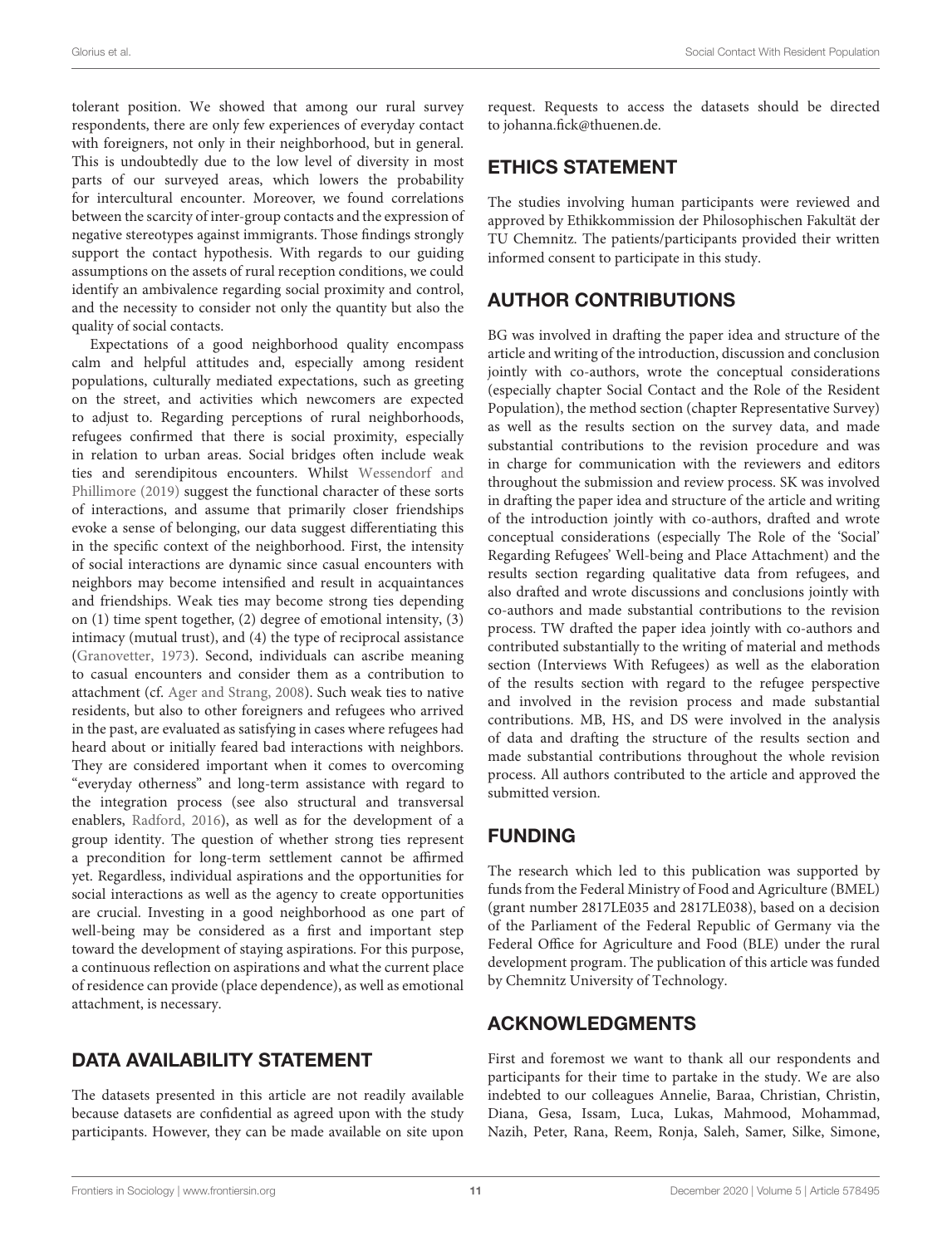Taskia, and Ziba for conducting the interviews, as well as to Annelie, Christian, David, Linda, Lukas, and Moritz for preparing the data for analysis and assisting in the data analysis. Last but not least, we are thankful for the fruitful suggestions of the reviewers as well as those of guest editor Seema Arora-Jonsson.

## **REFERENCES**

- <span id="page-11-11"></span>Ager, A., and Strang, A. (2008). Understanding integration: a conceptual framework. J. Refugee Stud. 21, 166–191. doi: [10.1093/jrs/fen016](https://doi.org/10.1093/jrs/fen016)
- <span id="page-11-9"></span>Aikawa, M., and Kleyman, K. (2019). Immigration, coping, and well-being: implications for communities' roles in promoting the well-being of immigrants and refugees. J. Prev. Intervent. Commun. doi: [10.1080/10852352.2019.1633066](https://doi.org/10.1080/10852352.2019.1633066) Allport, G. (1954). The Nature of Prejudice. Boston, MA: Addison-Wesley.
- <span id="page-11-17"></span><span id="page-11-16"></span>Arora-Jonsson, S. (2017). Development and integration at a crossroads: culture, race and ethnicity in rural Sweden. Environ. Plann. A 49, 1594–1612.
- <span id="page-11-10"></span>doi: [10.1177/0308518X17701130](https://doi.org/10.1177/0308518X17701130) Berry, J. W. (1991). "Managing the process of acculturation for problem prevention," in Mental Health Services for Refugees, eds J. Westermeyer, C. L. Williams, and A. N. Nguyen (Washington, DC: US Government Printing Office), 189–204.
- <span id="page-11-32"></span>Berry, J. W. (2006). "Contexts of acculturation," in The Cambridge Handbook of Acculturation Psychology, eds D. L. Sam, and J. W. Berry (Cambridge: [Cambridge University Press\), 27–42. doi: 10.1017/CBO97805114898](https://doi.org/10.1017/CBO9780511489891.006) 91.006
- <span id="page-11-27"></span>Boese, M., and Philips, M. (2017). 'Half of myself belongs to this town': conditional belongings of temporary migrants in 'Regional' Australia. Migrat. Mobil. Displacement 3, 51–69. doi: [10.18357/mmd31201717073](https://doi.org/10.18357/mmd31201717073)
- <span id="page-11-37"></span>Bösch, F., and Hong So, P. (2020). Competing contexts of reception in refugee and immigrant incorporation: vietnamese in West and East Germany. J. Ethnic Migrat. Stud. doi: [10.1080/1369183X.2020.1724418.](https://doi.org/10.1080/1369183X.2020.1724418) [Epub ahead of print].
- <span id="page-11-2"></span>Braun, R., and Simons, H. (2015). Familien aufs Land! Warum wir die Flüchtlinge im Leerstand unterbringen sollten und wie das funktionieren könnte (Empirica Paper Nr. 228). Berlin: Empirica Institute.
- <span id="page-11-0"></span>Bundesministerium des Innern, für Bau und Heimat (BMI). (2020). Migrationsbericht der Bundesregierung. Migrationsbericht 2018. Berlin: BMI.
- <span id="page-11-6"></span>Carruthers, C. P., and Hood, C. D. (2004). The power of the positive: leisure and well-being. Ther. Recreat. J. 38, 225–246.
- <span id="page-11-19"></span>Chakraborti, N., and Garland, J. (2004). Rural Racism. London: Routledge.
- <span id="page-11-22"></span>Chase, E., Knight, A., and Statham, J. (2008). Promoting the Emotional Wellbeing and Mental Health of Unaccompanied Young People Seeking Asylum in the UK. Research Summary. London: Institute of Education, University of London.
- <span id="page-11-7"></span>Coulthard,. M., Walker, A., and Morgan, A. (2002). People's Perceptions of Their Neighbourhood and Community Involvement: Results From the Social Capital Module of the General Household Survey 2000. Norwich: Her Majesty's Stationery Office.
- <span id="page-11-18"></span>Czaika, M., and Di Lillo, A. (2018). The geography of anti-immigrant attitudes across Europe, 2002–2014. J. Ethnic Migrat. Stud. 44, 2453–2479. doi: [10.1080/1369183X.2018.1427564](https://doi.org/10.1080/1369183X.2018.1427564)
- <span id="page-11-42"></span>Daley, C. (2007). Exploring community connections: community cohesion and refugee integration at a local level. Commun. Dev. J. 44, 158–171. doi: [10.1093/cdj/bsm026](https://doi.org/10.1093/cdj/bsm026)
- <span id="page-11-14"></span>De Lima, P., Pilar, A. P., and Pfeffer, M. J. (2012). "Conceptualizing contemporary immigrant integration in the rural United States and United Kingdom," in Transformations and Rural Policies in the US and UK, eds M. Shucksmith, D. Brown, S. Shortall, J. Vergunst, and M. E. Warner (New York, NY: Routledge), 79–99.
- <span id="page-11-8"></span>Diener, E. (2009). "Subjective well-being," in The Science of Well-Being. Social Indicators Research Series, Vol. 37, ed E. Diener (Dordrecht: Springer), 11–58. doi: [10.1007/978-90-481-2350-6\\_2](https://doi.org/10.1007/978-90-481-2350-6_2)
- <span id="page-11-25"></span>Ehrkamp,. P. (2005). Placing identities: transnational practices and local attachments of turkish immigrants in Germany. J. Ethnic Migrat. Stud. 31, 345–364. doi: [10.1080/1369183042000339963](https://doi.org/10.1080/1369183042000339963)
- <span id="page-11-3"></span>Empirica, A. G. (2016). Verteilung der Flüchtlinge in Deutschland Vorschlag für eine nachhaltige regionale Verteilung. Berlin: Empirica Institute.
- <span id="page-11-20"></span>Evans, R. (2005). Social networks, migration, and care in Tanzania. J. Child. Poverty 11, 111–129. doi: [10.1080/10796120500195527](https://doi.org/10.1080/10796120500195527)
- <span id="page-11-4"></span>Franke, S., and Magel, H. (2016). Flüchtlinge aufs Land? (Argumente und JMaterialien zur Zeitgeschichte). München: Hanns-Seidel-Stiftung.
- <span id="page-11-39"></span>Gesis. (2016). Die Allgemeine Bevölkerungsumfrage der Sozialwissenschaften. Mannheim: Gesis.
- <span id="page-11-30"></span>Gilhooly, D., and Lee, E. (2017). Rethinking urban refugee resettlement: a case study of one karen community in rural Georgia, USA. Int. Migr. 55, 37–55. doi: [10.1111/imig.12341](https://doi.org/10.1111/imig.12341)
- <span id="page-11-12"></span>Granovetter, M. (1973). The strength of weak ties. Am. J. Sociol. 78, 1360–1380. doi: [10.1086/225469](https://doi.org/10.1086/225469)
- <span id="page-11-13"></span>Granovetter, M. (1983). The strength of weak ties: a network theory revisited. Sociol. Theor. 1, 201–233. doi: [10.2307/202051](https://doi.org/10.2307/202051)
- <span id="page-11-15"></span>Gruber, M. (2013). Integration in ländlichen Räumen. Ein Praxishandbuch. Innsbruck: Studien Verlag.
- <span id="page-11-31"></span>Huisman, K. (2011). Why maine? secondary migration decisions of somali refugees. Ìrìnkèrindò 5, 55–98.
- <span id="page-11-28"></span>Hummon, D. (1992). "Community attachment: local sentiment and sense of place," in Place Attachment, eds I. Altman and S. Low (Boston, MA: Springer), 253–278. doi: [10.1007/978-1-4684-8753-4\\_12](https://doi.org/10.1007/978-1-4684-8753-4_12)
- <span id="page-11-21"></span>Kia-Keating, M., and Ellis, B. H. (2007). Belonging and connection to school in resettlement: young refugees, school belonging, and psychosocial adjustment. Clin. Child Psychol. Psychiatry [12, 29–43. doi: 10.1177/135910450](https://doi.org/10.1177/1359104507071052) 7071052
- <span id="page-11-33"></span>Kieslinger, J., Kordel, S., and Weidinger, T. (2020). Capturing meanings of place, time and social interaction when analyzing human (Im)mobilities: strengths and challenges of the application of (im)mobility biography. Forum Qual. Soc. Res. 21:7. doi: [10.17169/fqs-21.2.3347](https://doi.org/10.17169/fqs-21.2.3347)
- <span id="page-11-41"></span>Kilpatrick, S., Johnson, L., King, T., Jackson, R., and Jatrana, S. (2015). Making connections in a regional city: Social capital and the primary social contract. J. Sociol. 41, 207–220. doi: [10.1177/1440783313487813](https://doi.org/10.1177/1440783313487813)
- <span id="page-11-35"></span>Kohler Riessman, C. (2005). "Narrative analysis" in Narrative, Memory & Everyday Life, eds N. Kelly, C. Horrocks, K. Milnes, B. Roberts, and D. Robinson (Huddersfield: University of Huddersfield), 1–7.
- <span id="page-11-36"></span>Kohler Riessman, C. (2008). Narrative Methods for the Human Sciences. Thousand Oaks, CA: Sage.
- <span id="page-11-5"></span>Kordel, S., and Weidinger, T. (2020). Kurz-Expertise "Wechselwirkungen, Steuerungsmaßnahmen und Handlungsempfehlungen: Vielfalt von Zuwanderung und Entwicklung ländlicher Räume". Stuttgart: Robert Bosch Stiftung.
- <span id="page-11-23"></span>Korinek, K., Entwisle, B., and Aree, J. (2005). Through thick and thin: layers of social ties and urban settlement among thai migrants. Am. Soc. Rev. 70, 779–800. doi: [10.1177/000312240507000503](https://doi.org/10.1177/000312240507000503)
- <span id="page-11-1"></span>Küpper, P. (2016). Abgrenzung und Typisierung ländlicher Räume (Thünen Working Paper 68). Braunschweig: Thünen Institut.
- <span id="page-11-38"></span>Larsen, B. R. (2011). Drawing back the curtains: the role of domestic space in the social inclusion and exclusion of refugees in rural Denmark. Soc. Anal. 55, 142–158. doi: [10.3167/sa.2011.550208](https://doi.org/10.3167/sa.2011.550208)
- <span id="page-11-40"></span>Larsen, B. R. (2012). Becoming part of welfare scandinavia: integration through the spatial dispersal of newly arrived refugees in Denmark. J. Ethn. Migr. Stud. 37, 333–350. doi: [10.1080/1369183X.2011.521337](https://doi.org/10.1080/1369183X.2011.521337)
- <span id="page-11-24"></span>Lewicka, M. (2010). What makes neighborhood different from home and city? Effects of place scale on place attachment. J. Environ. Psychol. 30, 35–51. doi: [10.1016/j.jenvp.2009.05.004](https://doi.org/10.1016/j.jenvp.2009.05.004)
- <span id="page-11-26"></span>Lewicka, M. (2014). "In search of roots. memory as enabler of place attachment," in Place Attachment, eds L. C. Manzo and P. Devine-Wright (Milton Park: Routledge), 49–60.
- <span id="page-11-29"></span>Low, S., and Altman, I. (1992). "Place attachment. A conceptual inquiry," in Place Attachment, eds I. Altman and S. Low (Boston, MA: Springer), 1–12. doi: [10.1007/978-1-4684-8753-4\\_1](https://doi.org/10.1007/978-1-4684-8753-4_1)
- <span id="page-11-34"></span>Lutz, M., Behnken, I., and Zinnecker, J. (2003). "Narrative Landkarten. Ein Verfahren zur Rekonstruktion aktueller und biographisch erinnerter Lebensräume" in Handbuch Qualitative Forschungsmethoden in